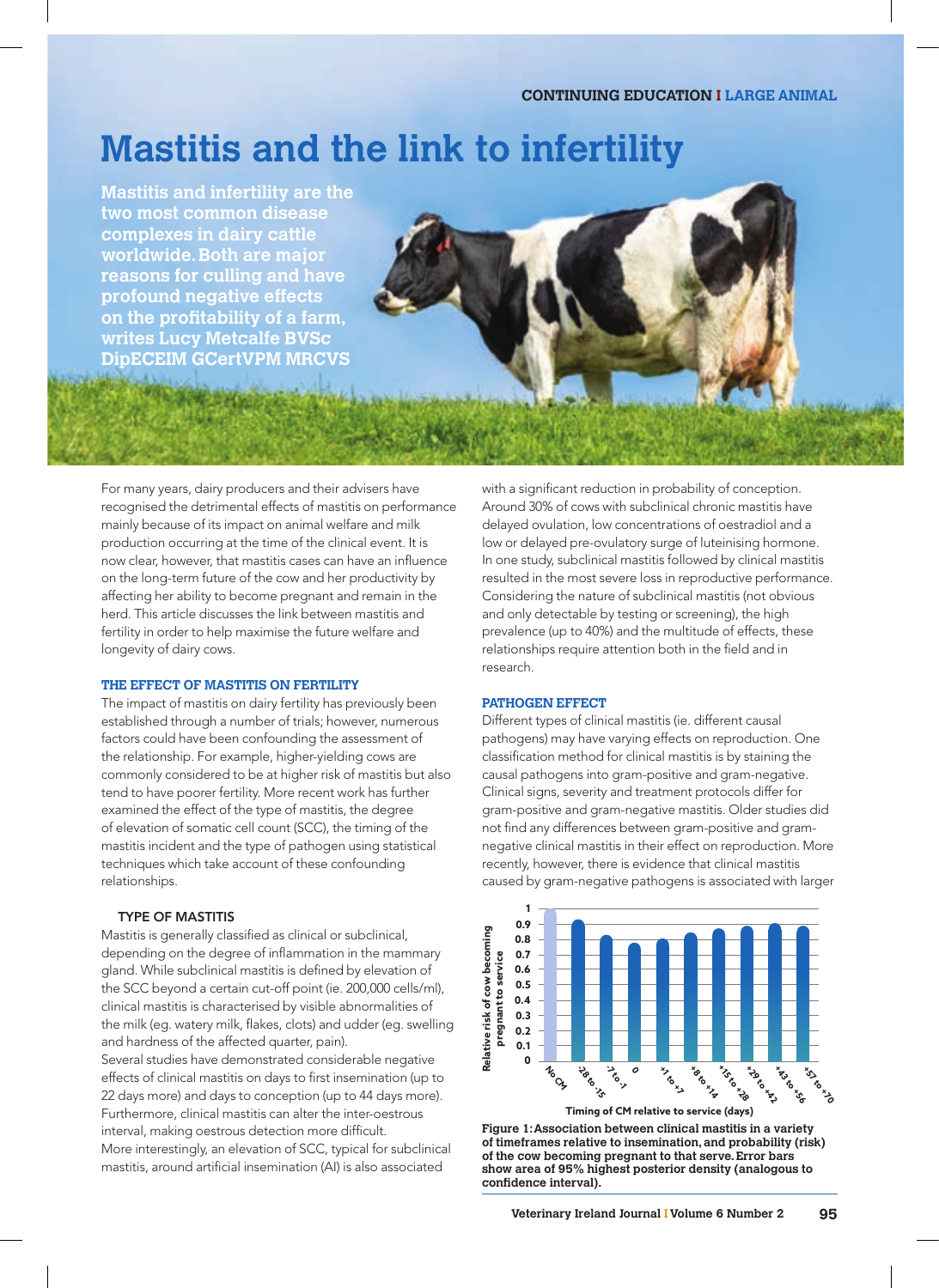## **LARGE ANIMAL I CONTINUING EDUCATION**



**SCC recorded at 1-30 days after service**

**Figure 2: Association between individual cow SCC at 1-30 days after insemination and the probability (risk) of pregnancy resulting from the service. Error bars show area of 95% highest posterior density (analogous to confidence interval).**

decreases in probability of pregnancy compared to that caused by gram-positive pathogens.

A retrospective analysis based on 23,695 lactations found that clinical mastitis due to gram-negative bacteria had a more detrimental effect on probability of conception than did clinical mastitis caused by gram-positive bacteria or other organisms. The greatest effect was an 80% reduction in probability of conception associated with gram-negative clinical mastitis occurring in the week after AI.

### **TIMING OF MASTITIS RELATIVE TO INSEMINATION**

It is well documented that the negative effect of mastitis on fertility varies with the timing of mastitis occurrence relative to AI.

A recent UK study used data from 105 dairy herds, including



**Figure 3: Cows with clinical mastitis (CM) before first service had a longer interval between calving and first service (93.6 days) than cows with CM after first service or no CM at all (71 days) (\* P <0.01).**

a total of 85,482 inseminations.1 The associations found between clinical mastitis and the outcomes of a serve are shown in Figure 1.

Clinical mastitis occurring at the time of insemination was associated with a reduction in conception rate of almost 25%, and mastitis within a week of insemination associated with a reduction of around 20%. Mastitis in all timeframes studied up to but not beyond 70 days after insemination had a smaller but significant association with the outcome of the serve (as measured by subsequent calving).

#### **LARGER EFFECT WITH HIGHER CELL COUNT**

A negative association between SCC and conception rate was also demonstrated (Figure 2). A SCC reading of 400,000 or higher, within the 30 days after an insemination, was



**Figure 4.**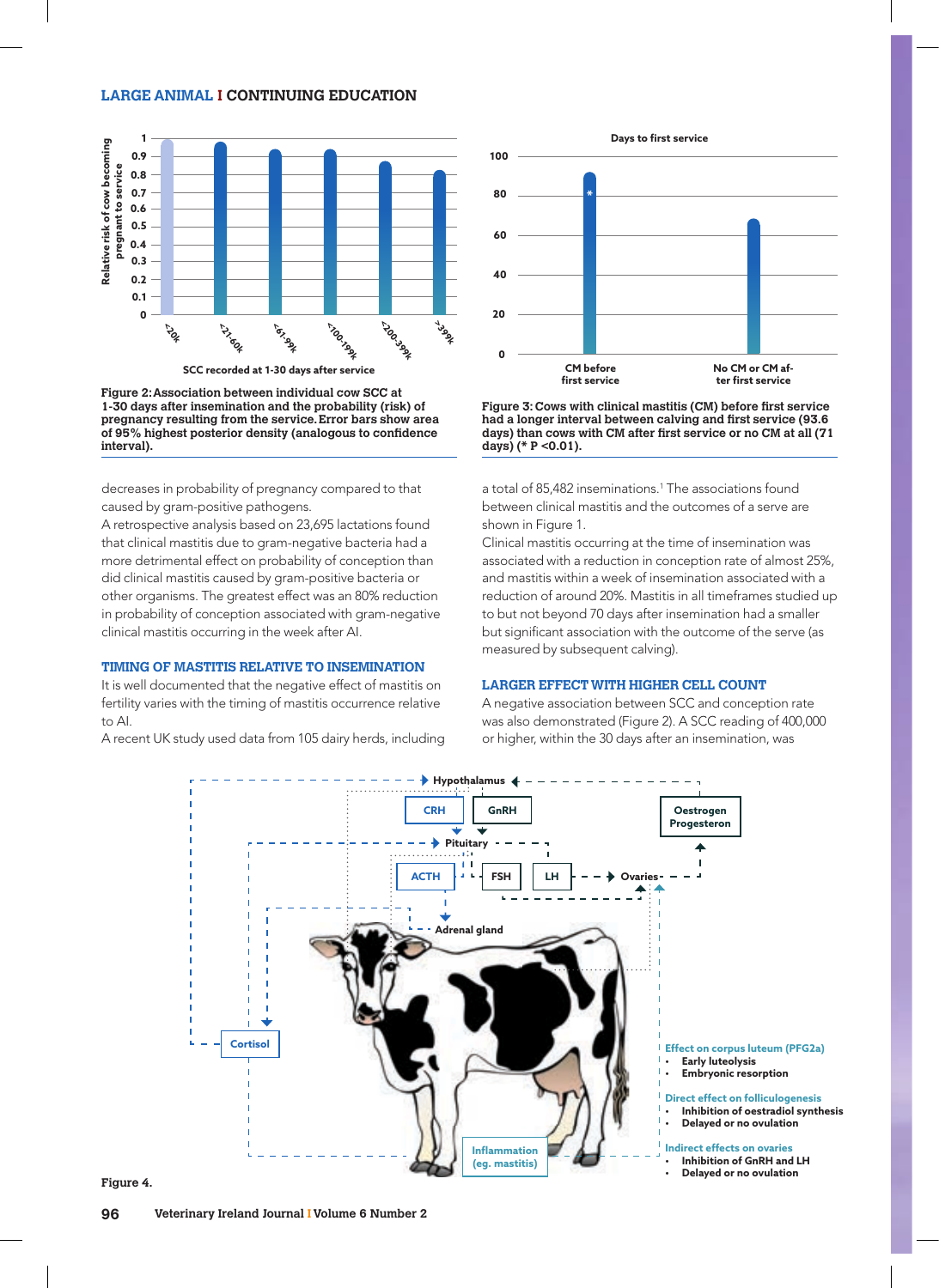#### **Proportion of cows with delayed ovulation %**



#### **Figure 5: The proportion of cows that experienced a delay in ovulation after onset of oestrous in both uninfected and mastitis cows.**

associated with a reduction of almost 20% in the probability of the serve leading to a pregnancy. Smaller effect sizes were seen with lower SCC readings, but all categories were significantly different to the 'reference' category. Furthermore, the effects of SCC on conception rate were additive with those of clinical mastitis: a cow with clinical mastitis at the time of insemination plus a SCC >400,000 within the next 30 days would have a predicted reduction of around 45% in the probability of pregnancy resulting from that serve.

This study found that both clinical mastitis and elevated SCC could influence the probability of a cow being served, as well as the probability of a given serve leading to pregnancy. This could be due to either an effect of mastitis on the ovulation itself or the level of oestrous behaviour expressed by the cow. Alternatively, it could simply reflect farmers avoiding inseminating cows which they knew recently had mastitis. In summary, recent studies have revealed that larger reductions in conception rate were associated with mastitis occurring at, or shortly after, insemination, and where the causal organism was gram negative. In addition, SCC has an additive effect with clinical mastitis, with higher cell counts associated with larger reductions in conception rate.

## **MECHANISMS OF THE EFFECT OF MASTITIS ON FERTILITY**

The precise mechanisms by which intra-mammary infections, and resultant inflammation, affect conception or maintenance of pregnancy are yet to be fully elucidated. There are a number of proposed pathways, likely exerting their effects at different stages of the reproductive cycle, which illustrate the important impact of inflammation on fertility.

#### **EARLY LUTEOLYSIS**

When a bacterial pathogen induces inflammation of the mammary gland, inflammatory mediators (prostacyclines, thromboxane A and prostaglandins) are produced. Inflammation increases the permeability of local blood vessels in the udder; PGF2a is likely absorbed into the circulation and reaches the ovaries. If an active corpus luteum is in place, early luteolysis may be induced. This

impairs embryo implantation or causes resorption due to a decline in progesterone levels and increased contractility of the uterine smooth muscle.

Several papers confirm this theory, with one study reporting that cows with clinical mastitis after ovulation had a higher proportion of short luteal phases.2 In fact, the developing ovarian follicle has been shown to be able to respond to the presence of bacterial infection regardless of the source or site of infection within the body.

However this 'early luteolysis' theory fails to explain why cows with clinical mastitis have increased days to first service, as shown in Figure 3.3

## **THE HYPOTHALAMIC-PITUITARY AXIS**

Studies on the effect of endometritis provided new insights into the impact of inflammation on hormonal balance. Endotoxins led to the production of cortisol, a strong inhibitor of the hypothalamic-pituitary axis (Figure 4). Cortisol decreases the GnRH pulse amplitude in the hypothalamus, which has an immediate effect on the basal LH pulse amplitude in the pituitary gland.

The decrease in basal LH concentrations inhibits follicle growth with, as a consequence, lower pre-ovulatory oestradiol concentrations. This means the cow will either not have an oestrus or will not express it well enough. She will also fail to generate an effective LH surge, which means that ovulation will be blocked or delayed. Some follicles will not ovulate but form cysts instead.4

#### **DIRECT EFFECT ON THE FOLLICLE**

The above mechanisms do not explain why both clinical and subclinical mastitis events can influence a cow's subsequent fertility (eg. the association between serve outcome and a mastitis event in the preceding weeks).

Recent works include a study with 73 cows synchronised for insemination.5 In the mastitis group (clinical and subclinical cases), 26% of cows showed delayed ovulation and some never ovulated in the 96-hour study period (Figure 5). All cows in the mastitis group had normal basal LH pulses, which means the hypothalamus or pituitary gland were not involved. However, the oestradiol concentrations were significantly lower in cows with delayed ovulation. These results can be explained by a direct suppression of follicular oestradiol production. The mechanism behind this suppression is not yet clear, but cytokines are likely to play a role.

### **DIRECT EFFECT ON THE OOCYTE**

Not only the follicle, but also its enclosed oocyte, is highly sensitive to inflammation. The oocyte can be affected indirectly by hormonal imbalances, such as described above; correct oestradiol concentrations are required for maturation, while perfect timing of the LH surge is crucial for the success of conception. But inflammation can also have a direct effect on the oocyte. Short-term in vitro exposure of oocytes to endotoxins or pro-inflammatory cytokines was found to disrupt oocyte maturation and subsequent embryonic development.<sup>6</sup>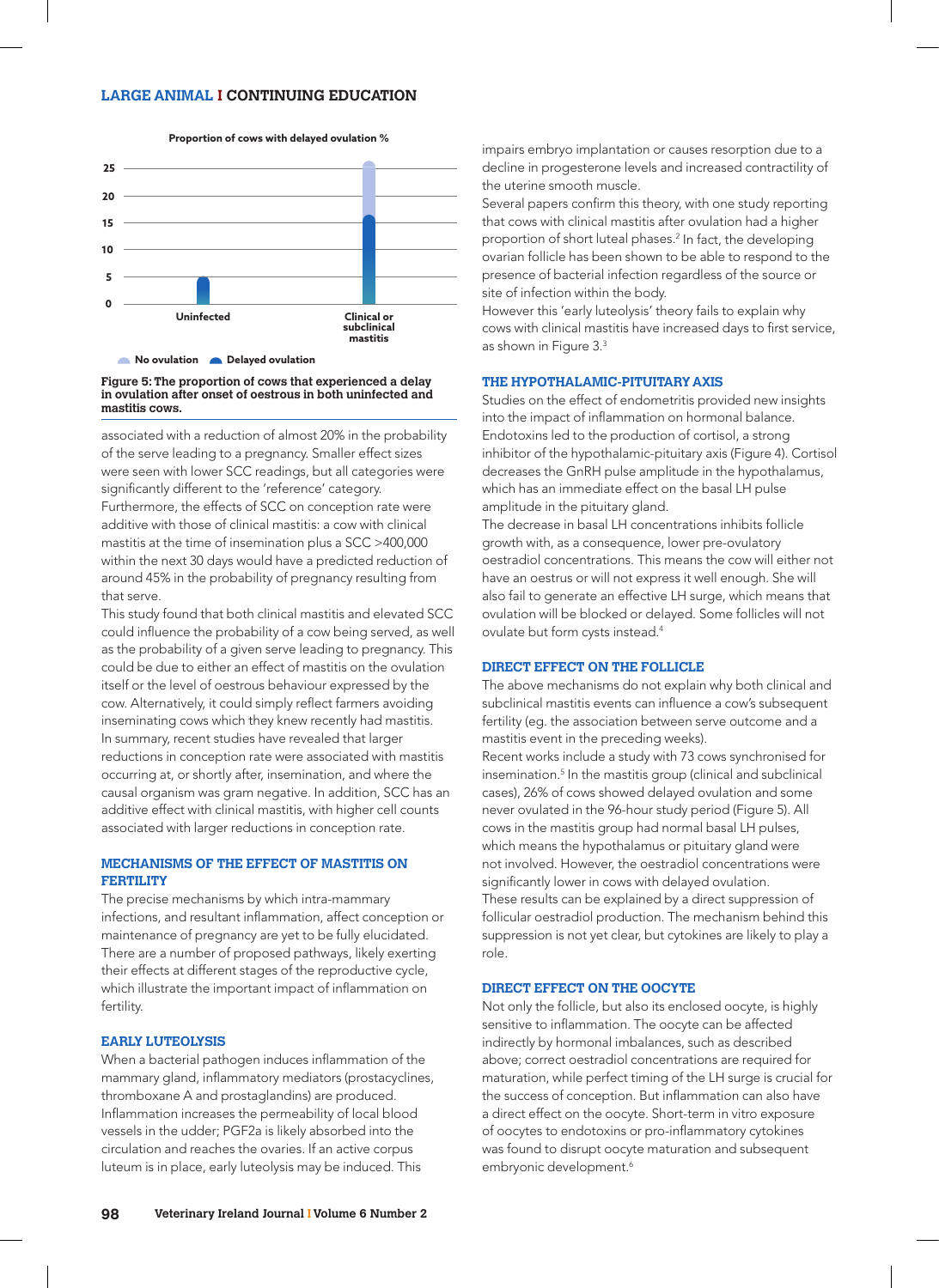## **CONTINUING EDUCATION I LARGE ANIMAL**



#### **Figure 6: Cows reduce their feed intake five days prior to diagnosis of a moderate case of mastitis.**

#### **SICKNESS BEHAVIOUR DURING MASTITIS**

Early lactation is the most challenging period for the cow's metabolism, in addition to being the period with the highest incidence of mastitis. Behavioural changes during illnesses such as mastitis aim to conserve energy, increasing the effectiveness of the immune system. However, conserving energy by reducing appetite undoubtedly adds pressure to the negative energy balance that a cow experiences during the transition period, inevitably affecting her subsequent fertility. This mechanism, and the effect of negative energy

balance on fertility, will be discussed further in the following section.

In summary, the fertility of the dairy cow is influenced by both disease and inflammation occurring at sites in the body distant to the ovary. The mechanism of the effect of mastitis is dependent on the timing of the mastitis incident but all pathways illustrate the extensive impact of inflammation on fertility. The reduction of inflammation should therefore be seen as an important part of enhancing the reproductive performance in cows.

# **THE EFFECT OF NEGATIVE ENERGY BALANCE ON FERTILITY**

Negative energy balance and excessive loss of body condition are frequently reported as causes of poor reproductive performance. It is generally accepted that negative energy balance, just like inflammation, can hamper the well-orchestrated process of follicular growth.7 The pathogenesis of this sub-fertility syndrome is complex. A disturbance of the hypothalamic-pituitary-ovarian-uterine axis causes endocrine signalling to be impaired. This leads to a delayed resumption of ovarian cycling post-partum. Biochemical parameters such as non-esterified fatty acids (NEFA), associated with a negative energy status, can reach the follicular fluid and reduce the oocyte's ability to develop. Furthermore, insulin and glucose concentrations are